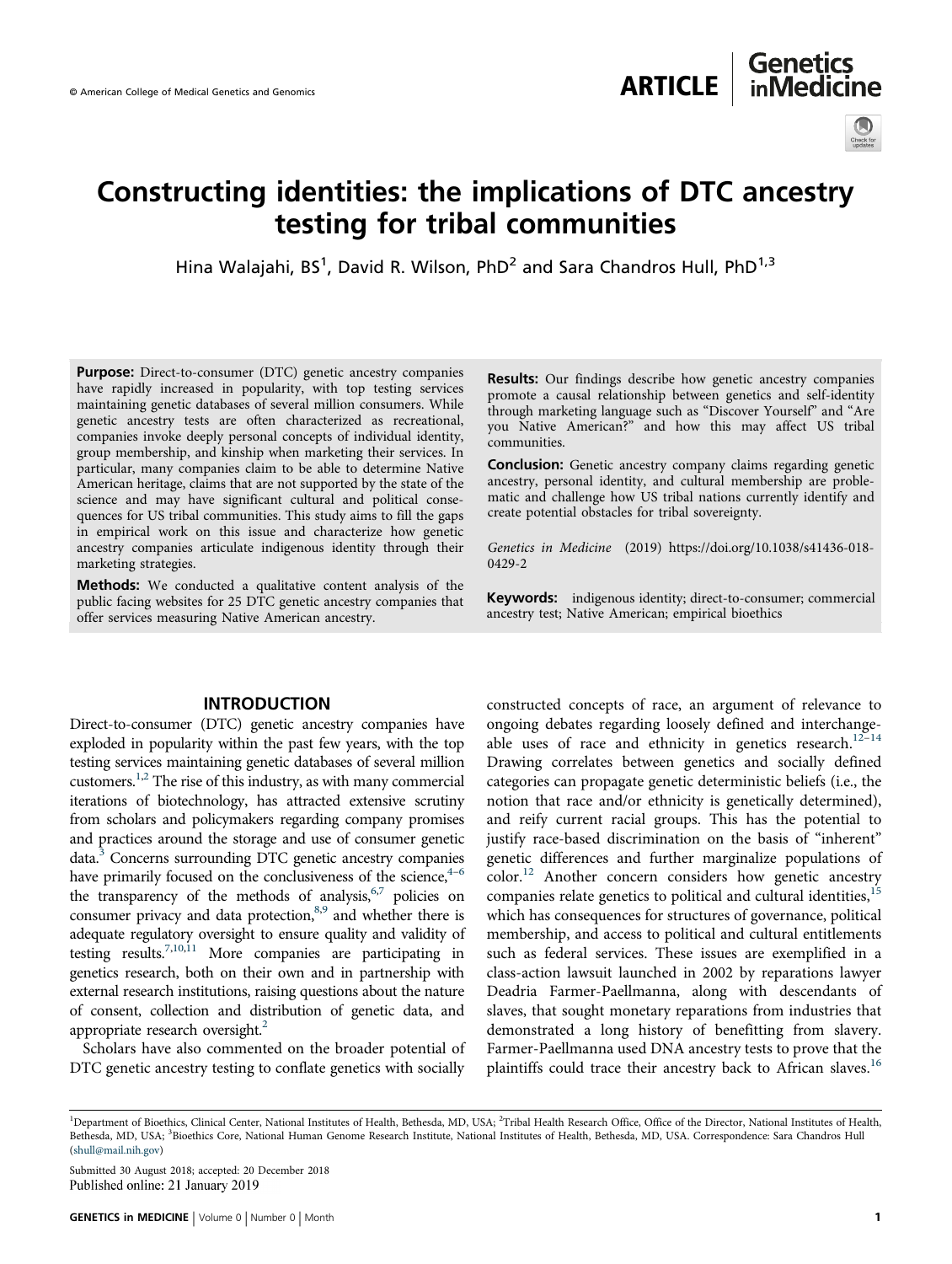## $\bm{\mathsf{ARTICE}}$  walayahi et al.

Although the case was ultimately dismissed, it illustrates how genetic ancestry interacts with cultural claims and memberships. Previous scholarship has already elaborated on how genetic ancestry has impacted consumer behavior, specifically how individuals personally identify and interpret their family histories,  $17-\hat{19}$  $17-\hat{19}$  $17-\hat{19}$  $17-\hat{19}$  determine their political identity,  $15$  and seek/justify membership in communities.<sup>[18](#page-6-0),[20](#page-6-0)</sup>

Members of US tribal communities have raised concerns regarding the marketing and use of genetic ancestry tests as evidence in tribal enrollment decisions.<sup>[21](#page-6-0)</sup> These concerns are layered on a backdrop of already fraught relationships between genetics researchers and tribal communities.<sup>[22](#page-6-0)</sup> Media reports have described cases where DNA tests were suggested or used to "validate" one's Native American heritage without considering the complex social, political, and historical narratives that comprise such identities.<sup>[23](#page-6-0)</sup> Similar concerns emerge around the extent to which DTC genetic ancestry companies propagate a reductionist interpretation of tribal identity, relying on cultural stereotypes when characterizing Native American ancestry in marketing campaigns. One notable advertisement posted on YouTube by AncestryDNA depicts a customer describing her surprise at discovering a quarter percentage of Native American ancestry, talking among seemingly Native artifacts intended to reflect the customer's newfound heritage. Depictions and messages such as these oversimplify both the richer concept of what it means to be Native American and a tribe's sovereign power to establish what comprises such an identity.

This paper will focus on how DTC genetic ancestry companies reconstruct cultural and political identities using genetic tools, specifically looking at Native American ancestry claims. It will concentrate on the unique context of US tribes, examining how genetic ancestry tests interact with the federal recognition system for tribes and the individual tribal enrollment process. The extent to which companies make claims about Native American identity through genetic ancestry testing has been scarcely documented, let alone empirically analyzed. This paper aims to address this gap by analyzing how DTC genetic ancestry companies construct claims about the relationship between genetic ancestry and Native American identity and the possible sociopolitical ramifications for tribal communities.

(Note: Following the example of scholars who have written about Native peoples, we recognize that "Native American" is not universally used by tribes to identify themselves. We employ the term with the intention of describing a multiethnic community characterized by a shared history of erasure and rejection of its indigenous identity. Throughout the paper we will use the terms "Native American" and "tribal" to refer specifically to US tribal communities.)

### MATERIALS AND METHODS

We compiled a list of DTC ancestry companies previously aggregated in scholarly literature<sup>[5,10](#page-6-0),[24](#page-6-0)</sup> and recorded 42 unique companies that offered a DNA ancestry test. To account for the volatility of the industry, we conducted an additional search using Google and Yahoo to identify companies that directly offered genetic ancestry testing services to online consumers. The following key phrases related to genetic ancestry testing were searched: "genetic ancestry test," "genetic DNA test," "DNA ancestry test," "Y-chromosome testing," and "mtDNA testing." For the purpose of topical relevance, links on the first two pages of each search result were accessed and reviewed for information regarding companies that offered genetic ancestry testing services. The results ranged from webpages of ancestry testing companies to news pieces and consumer review reports. After accounting for repetition and overlap, 52 unique genetic ancestry testing companies were recorded for further analysis.

A comparison between our initial web search and the scholarly literature led to the identification of 73 unique genetic ancestry testing companies, 31 of which were uniquely contributed by our web search. Companies that met the following inclusion criteria were retained for further analysis: (1) have functional webpages in English, (2) currently selling a genetic ancestry test, (3) offer an ancestry test with a distinct category for Native American ancestry. For this category, accepted terms were "Native American," "indigenous American," "First Nations," "American Indian," "North American," and "Native Alaskan." A final list of 25 companies was retained for deeper content analysis.

We analyzed the textual content from the webpages of the 25 companies, including the main page and subpages that described ancestry testing services in greater detail. A qualitative content analysis of all text from these pages was conducted from 21 December 2017 to 15 January 2018. To capture the information consumers were most likely to see on an initial visit to the site, we limited ourselves to subpages up to two clicks away, which captured a majority of the relevant information on the website. We reviewed the webpages to identify language pertaining to personal identity, genetic ancestry, test precision, Native American ancestry, and tribal enrollment. To maintain consistency, one investigator completed all the coding while one other reviewed the coding scheme and held discussions to review any ambiguous or uncertain coding applications (Table [1](#page-2-0)).

### RESULTS

Most company sites prominently feature a marketing slogan or tagline alluding to self-discovery, uncovering the past, or lauding the unique quality of the service. Prices range from \$70 to \$300 for each test. Some companies offer a stand-alone test for Native American ancestry, while others include it in a bundled testing package for other heritages or types of information (e.g., health). Images are integrated within textual details to enhance marketing messages, including symbols often associated with Native American culture and models with darker skin and features that echo stereotypical images of Native American individuals.[25](#page-6-0)

All of the companies we examined test for Native American ancestry; however, there are differences in the terminology they employ to label this identity, as shown in Table [2](#page-2-0).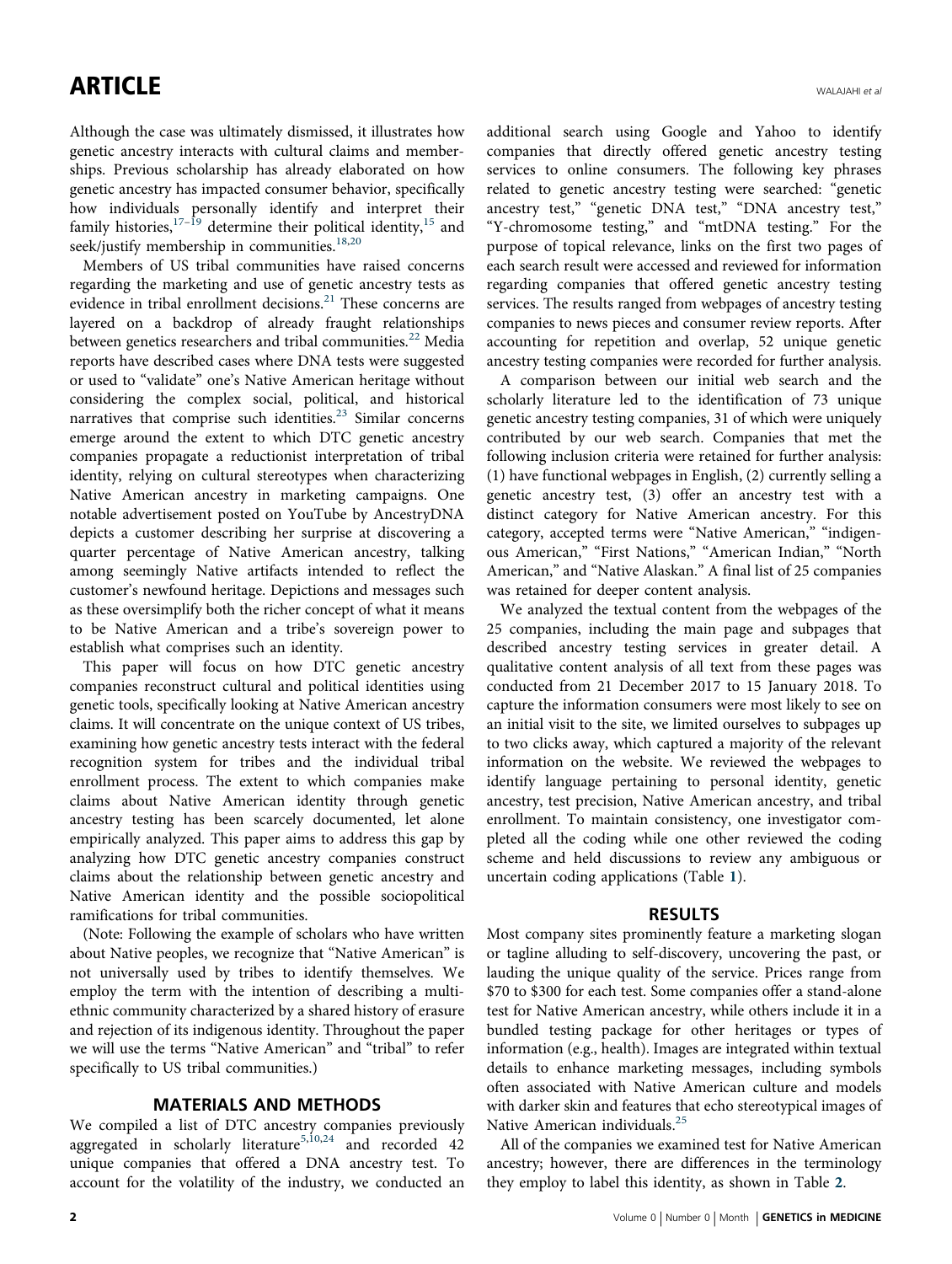### <span id="page-2-0"></span>Table 1 Company names and websites

|    | Company name                 | Website                                         |
|----|------------------------------|-------------------------------------------------|
| a. | Alpha Biolabs                | http://www.alphabiolabs.co.uk/                  |
| b. | Ancestry.com                 | https://www.ancestry.com/dna/                   |
| C. | <b>CRI Genetics</b>          | https://crigenetics.com                         |
| d  | <b>DNA Consultants</b>       | https://dnaconsultants.com/                     |
| e  | <b>DNA Diagnostic Center</b> | https://dnacenter.com                           |
| f  | DNA Force Lab                | https://dna-testing.ca                          |
| g. | DNA Reference<br>Laboratory  | http://dnareferencelab.com                      |
| h. | <b>DNA Tribes</b>            | http://www.dnatribes.com/                       |
| i. | <b>DNA Worldwide</b>         | https://www.dna-worldwide.com/                  |
| j. | Dynamic DNA                  | https://dynamicdnalabs.com/                     |
| k. | Easy DNA                     | https://www.easy-dna.com/                       |
| I. | Family Tree DNA              | https://www.familytreedna.com/                  |
| m. | Genebase                     | https://www.genebase.com/                       |
| n. | Gene2me                      | https://www.gene2me.global/en/                  |
| Ο. | Genetrack Biolabs            | http://www.genetrackus.com/                     |
| p. | The Genealogist              | https://www.thegenealogist.com/dna/             |
| q. | <b>GTL DNA</b>               | https://www.gtldna.co.uk/                       |
| r. | International                | https://www.ibdna.com                           |
|    | <b>Biosciences</b>           |                                                 |
| S. | HomeDNAdirect                | https://www.homednadirect.com/                  |
| t. | Living DNA                   | https://www.livingdna.com/en-us                 |
| u. | My Heritage                  | https://www.myheritage.com/dna                  |
| V. | Roots For Real               | https://www.rootsforreal.com/                   |
| W. | The Genographic<br>Project   | https://genographic.nationalgeographic.<br>com/ |
|    | Who'z The Daddy              | https://www.whozthedaddy.com/                   |
| Х. | 23andMe                      | https://www.23andme.com/                        |
| у. |                              |                                                 |

The following companies were either discovered after data analysis or recently updated their product pages so that they now meet our inclusion criteria. They are not included in the table and subsequent data analyses: 24Genetics, Viaguard, Affinity DNA, Alliance DNA Laboratory, Angelscope DNA, DNA Unwrapped, Determigene, and Nimble Diagnostics.

### Table 2 Company characterization of Native American ancestry

| Characterization               | Number of companies (out of 25) |  |
|--------------------------------|---------------------------------|--|
| Native American                | 16                              |  |
| North American                 | 4                               |  |
| Indigenous North America       | $\mathcal{L}$                   |  |
| Indigenous American            | 2                               |  |
| Native Indians & First Nations |                                 |  |
| Cherokee                       |                                 |  |
| American Indian                |                                 |  |

Table 3 illustrates similarities and differences in how companies frame the purposes and limitations of their general ancestry services. Of 25 companies, 20 state that consumers will be able to discover their ancestral origins, which was the most consistent claim across all services. In terms of limitations, 13 companies acknowledge that their services

### Table 3 Purposes and limitations of general ancestry test as described on company websites

| Purposes and limitations of general<br>ancestry testing | Number of companies<br>(out of $25$ ) |  |  |
|---------------------------------------------------------|---------------------------------------|--|--|
| Purposes                                                |                                       |  |  |
| Determine ancestral origin                              | 20                                    |  |  |
| Discover who you are                                    | 8                                     |  |  |
| Find new relatives                                      | 5                                     |  |  |
| Confirm culture and traditions                          | $\overline{\phantom{0}}$              |  |  |
| <b>Limitations</b>                                      |                                       |  |  |
| Only an estimate of ancestral origins                   | 13                                    |  |  |
| Does not establish race or group                        | ξ                                     |  |  |
| membership                                              |                                       |  |  |
|                                                         |                                       |  |  |

reflect only an estimate of ancestral origins, and only 3 explicitly make the distinction between genetic ancestry and concepts of ethnicity and race. Conversely, as shown in Table [4](#page-3-0), 11 companies suggest that the results of their ancestry test are definitive in their ability to pinpoint ancestry. Eight companies offer claims of both definitiveness and estimation: that their results are both an exact determination of ancestry and an estimation of likelihoods.

Five companies offer a test solely to determine the percentage of Native American heritage, while the other 20 incorporate it as a subcategory within a general ancestry test. Among the five companies, there is a gradient of claims regarding Native American identity as shown in Table [5](#page-3-0), ranging from a confirmation of some historical claim to Native American ancestry to asserting legitimacy in a tribal enrollment process. Aside from asserting their ability to prove Native American ancestry, we found no discernible patterns or clusters of themes shared among companies making claims towards tribal enrollment. Only some companies explicitly acknowledge the limitations of their services in determining Native American identity.

### **DISCUSSION**

The proliferation of DTC genetic ancestry companies raises questions about how these services operate and market tests to potential consumers. Native scholars and tribal communities have been openly critical of the use of genetic ancestry to define who is Native American and who is not, particularly as it reduces Native identity to a collection of biological determinants, superseding important cultural and historical considerations.<sup>[26](#page-6-0)</sup> While scholars have debated the consequences in conflating genetic ancestry with racial, political, and ethnic identities, $27,28$  there has been little empirical research about these concerns as they relate to Native American identity. Our study findings help to bridge this gap and address how current company practices may affect tribal communities.

To frame how the 25 companies studied articulate Native American ancestry and identity, we first consider the more immediate promises companies make regarding the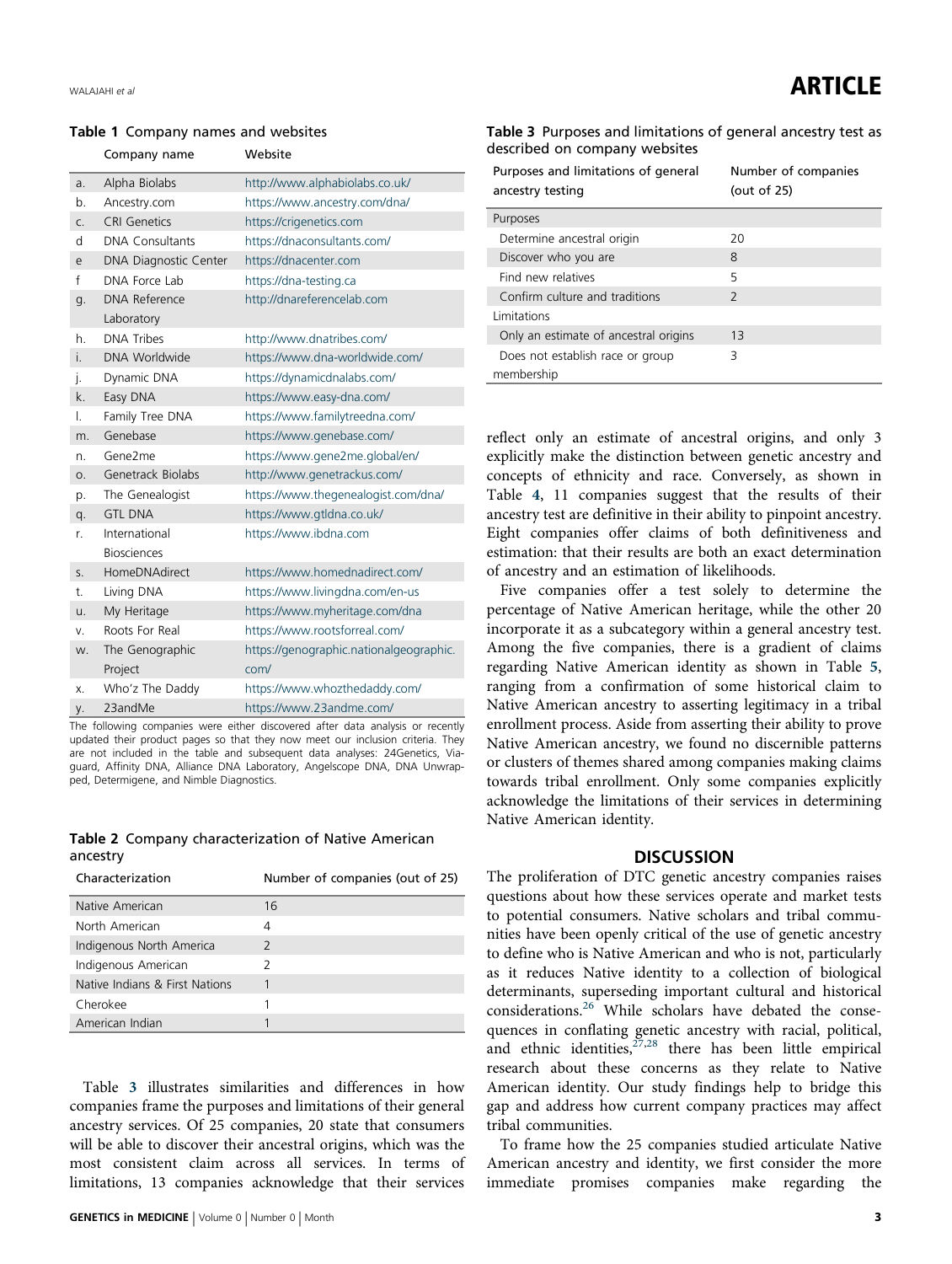# <span id="page-3-0"></span> $\bm{\mathsf{ARTICE}}$  walayahi et al.

### Table 4 Precision of test as described by company websites

| Description of precision Number of companies Company example |  |
|--------------------------------------------------------------|--|
| (out of $25$ )                                               |  |

| Determine exact point of             |      | "Yes, this highly accurate and cutting-edge ancestry test will tell you which countries on the |
|--------------------------------------|------|------------------------------------------------------------------------------------------------|
| origin                               |      | world map we know today your ancestors originated from" (s)                                    |
| Uncover your true ancestry<br>in DNA | - 10 | "Begin discovering your true ancestral roots with this simple DNA test" (k)                    |
| Use of objective, scientific         |      | "[Company] analysis does not make any assumptions based on non-scientific racial divisions;    |
| method of analysis                   |      | instead [it] defines world regions using objective mathematical criteria" (h)                  |

### Table 5 Purposes and limitations of Native American ancestry test as described on company websites

| Purposes and limitations of Native<br>American testing | Number of companies<br>(out of 5) |  |  |  |
|--------------------------------------------------------|-----------------------------------|--|--|--|
| Purposes                                               |                                   |  |  |  |
| Prove Native American ancestry                         | 5                                 |  |  |  |
| Establish Native American cultural                     | 4                                 |  |  |  |
| affiliation                                            |                                   |  |  |  |
| Assist with admission into a tribe                     | 2                                 |  |  |  |
| Limitations                                            |                                   |  |  |  |
| Tribes set laws for tribal citizenship                 |                                   |  |  |  |
| Results not a substitute for legal                     | 3                                 |  |  |  |
| documentation                                          |                                   |  |  |  |

interchangeability of ancestral and personal identity. While most companies promise to aid consumers in the discovery of their ancestral origins, many go one step further and allude to deeply personal impressions of individual identity through marketing slogans such as "Reinvent the way you see yourself" (c) and "Discover Yourself" (j). By invoking a personal sense of uncertainty and incompleteness with broad, open-ended questions such as "7 million people have learned more about themselves. Are you next?" (b) or "Who are you?" (c) and then immediately offering a remedy with a promise of selfdiscovery, companies engage in what anthropologist Sandra Soo-Jin Lee calls "meaning-making," or the act of offering "a consumer-driven process of discovery where individuals are presumed free to select genetic 'facts' to recreate one's life history."<sup>[12](#page-6-0)</sup> This "choice," however, is already preinscribed in the language utilized by companies, which tells potential consumers that genetic ancestry test results will reinvent how they see themselves, regardless of the actual results or one's prior conception of identity. While this hyperbolic "it-willchange-your-life" marketing strategy is not unique to DTC genetic ancestry companies, it is distinct in the way it draws upon public faith in science and scientific authority to validate a causal relationship between genetic ancestry and personal identity.[29](#page-6-0) This meaning-making helps to contextualize seemingly dramatic interpretations of results by consumers who reimagine and then adjust significant aspects of their personal identities to incorporate genetic "facts" that are informed by test results. $^{18,19,\overline{2}3,30}$  $^{18,19,\overline{2}3,30}$  $^{18,19,\overline{2}3,30}$ 

The manner in which companies frame their Native American ancestry testing services has sociopolitical implications for tribal communities. Companies employ a variety of terms to characterize Native American ancestry, and each phrase invokes different aspects of indigeneity. The term "North American" refers to a geographical locality, while "Indigenous North America" and "Indigenous American" appeal to a sense of original inhabitance within a region. The remaining terms, "Native American," "Native Indians and First Nations," "Cherokee," and "American Indian" draw on political and cultural identities that are specific to established tribal communities in the United States and Canada, appearing to evoke a degree of legitimacy and specificity that goes beyond geographical locality. The two companies that claim their results can assist with tribal admission used one of these four latter terms. These variations in terminology suggest that companies are trying to evoke particular tribal values or modes of identification in marketing tests to potential consumers.

The data further illustrate how companies make interchangeable claims regarding Native American ancestry and Native American identity. Companies equate a sense of historical heritage with current political identities, as demonstrated by the following examples: "Are you searching for your Native American roots? Do you want to find genealogy information on your Native American clan or nation?" (d), and "Are you Native American? Find out if you have Native American ancestry" (m). These examples demonstrate company claims in which the presence of Native American ancestry, as determined by a genetic test, also appears to confer current Native American identity.

This causal relationship between genetics and identity is propagated by the concept of "Native American DNA," or a series of genetic markers that can reveal Native American ancestry. Given that there is no discrete segment or set of segments that are found in everyone who identifies as Native American or is a current member of a tribe, the term "Native American DNA" is scientifically misleading. The genetic markers commonly used to identify this type of ancestry are also found in other populations at lower frequencies. $31$  While some companies in this study do acknowledge that ancestry test results are based on estimates, many also suggest that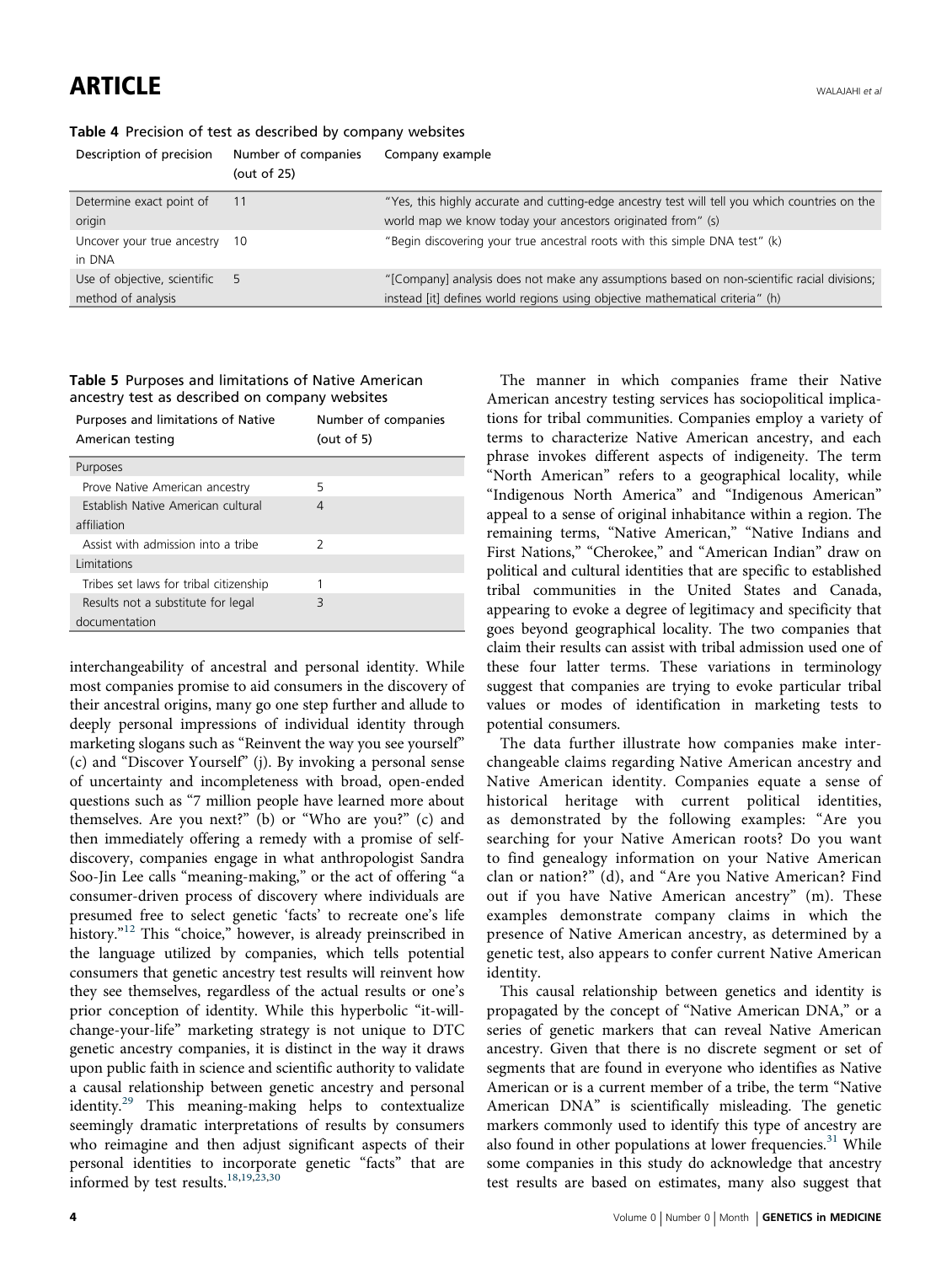WALAJAHI et al $\blacksquare$ 

their tests are definitive, which obscures how consumers should understand the state of the science.

Company practices that reinforce the concept of "Native American DNA" create a misleading impression of the extent to which genetics can reliably comment on Native American heritage. Past instances in which genetic evidence was sought to legitimize Native American ancestry and identity illustrate the damaging consequences such efforts produce for individuals and communities. Prominent examples include the case of Kennewick Man, a figure who was determined to have lived 9000 years ago and whose remains were found in 1996 near the Columbia River in Washington State. Five tribes, the Yakama, Wanapum, Umatilla, Colville, and Nez Perce nations, cited Kennewick Man as an ancient ancestor and argued for the reburial of the remains, a right protected under the 1990 Native American Graves Protection and Repatriation Act (Pub. L. No. 101–601, 5237 H.R.). A group of scientists challenged this claim, demanding genetic analysis to "prove" Kennewick Man's Native American origins. Substantial DNA could not be extracted from the remains, and after a long legal battle, the US Army Corps of Engineers retained control over Kennewick Man, placing him in the Burke Museum at the University of Washington. In 2015, a team of geneticists from Stanford University and the University of Copenhagen analyzed bone fragments from the skeleton and determined that Kennewick Man was most closely related to "modern Native Americans" in the United States.<sup>32</sup> Based on this new evidence, the Army Corps has agreed to return the remains to the five tribes so they can begin the long sought-after reburial ceremony. Anthropologist Kim TallBear describes Kennewick Man as a case in which, when both scientific and indigenous voices exist, "scientific activities are often granted exclusive jurisdiction over knowledge production," especially what qualifies as valid evidence in determining Native American identity.<sup>[29](#page-6-0)</sup>

Another case in which genetics was promised as a determinant of Native American identity is that of the Cherokee Freedmen, descendants of emancipated slaves who were granted full tribal citizenship in 1866 by the Cherokee Nation in Oklahoma. In 1983, however, the Cherokee Nation revised their enrollment criteria requiring members to carry certificates verifying that their ancestors were recorded on the 1906 Dawes Roll, a census document that excluded freed slaves. Despite ties with the tribal community and participation in cultural events, Freedmen were subsequently denied tribal membership. In 2004, geneticist Rick Kittles offered to assist the Freedmen's cause in reclaiming tribal identity by providing free DNA ancestry tests under the assumption that genetic information would be convincing evidence. The results of the tests were underwhelming, displaying an average of 6% Native American ancestry among tested Freedmen, a percent similarly reflected in other African-American populations along the East coast.<sup>[33](#page-6-0)</sup> While these results do not mention error bars or the limitations of the technology, they nonetheless carry heavy symbolism for those looking for personal meaning and validation from genetic results. This case exemplifies the consequences of overstating the benefits of genetic ancestry testing in verifying cultural identity.

The cases of Kennewick Man and the Cherokee Freedmen illustrate how a genetic test for Native American ancestry raises questions around what legitimizes one's "indigeneity" or Native identity. Currently, tribes have sovereign power, as protected in the Constitution and other legal statutes, to determine the enrollment criteria in qualifying for tribal membership, which supersedes any genetic test for Native American ancestry, regardless of its scientific rigor.<sup>[34](#page-6-0)</sup> Providing evidence of familial connection is just one of many aspects that constitute Native identity; demonstrated community engagement and participation are also often key factors for tribal membership.[35](#page-6-0) The incongruence between the weight of genetic ancestry results as posited by commercial testing companies and the reality of tribal enrollment has led Native scholars to critically ask what non-Native people seek to justify and legitimize with the concept of "Native American DNA." [29,31](#page-6-0),[36](#page-6-0) This question emerges out of a complicated and tumultuous history between the United States and tribal nations, one characterized by the systematic interrogation of tribal legitimacy. Early federal removal acts sought to eradicate Native identity by forcibly dismantling tribal communities, seizing Native lands, and actively suppressing tribal languages and traditions through mandated assimilation. Later laws, which were framed as reparation efforts, granted official tribal status only to groups that met strict, federally mandated requirements. What ultimately emerged from this history was the recognition of the tribal right of sovereignty, which grants tribes the right to self-governance and self-determination. Marketing a genetic test for indigenous ancestry challenges this authority in claiming to determine who qualifies as Native American. Genetic ancestry testing companies are not subtle in how they view the relationship between Native identity and DNA, as illustrated in the use of phrases such as "Native American DNA" (d, f), "Indigenous DNA" (m), "DNA identity testing" (e), "Cherokee DNA" (d), and "First Nations Test" (f).

The unregulated promotion of DTC genetic ancestry tests for Native American identity potentially has wide-ranging consequences for tribal nations. The most immediate challenge is whether and how genetic ancestry tests will change how people identify in official contexts. Although companies persistently advertise genetic ancestry tests as a means for consumers to learn about and connect with diverse communities around the world, the perceived legitimacy of genetic ancestry results and the benefits associated with tribal identity may instead encourage more non-Native people to identify as American Indian/Alaskan Native on official forms such as the census and college and employment applications[.37](#page-6-0) On the federal level, the concept of "Native American DNA" raises concern around potential changes in federal requirements for benefit qualification. The requirement of blood quantum, or degree of Indian blood based on the number of Native American parents and grandparents one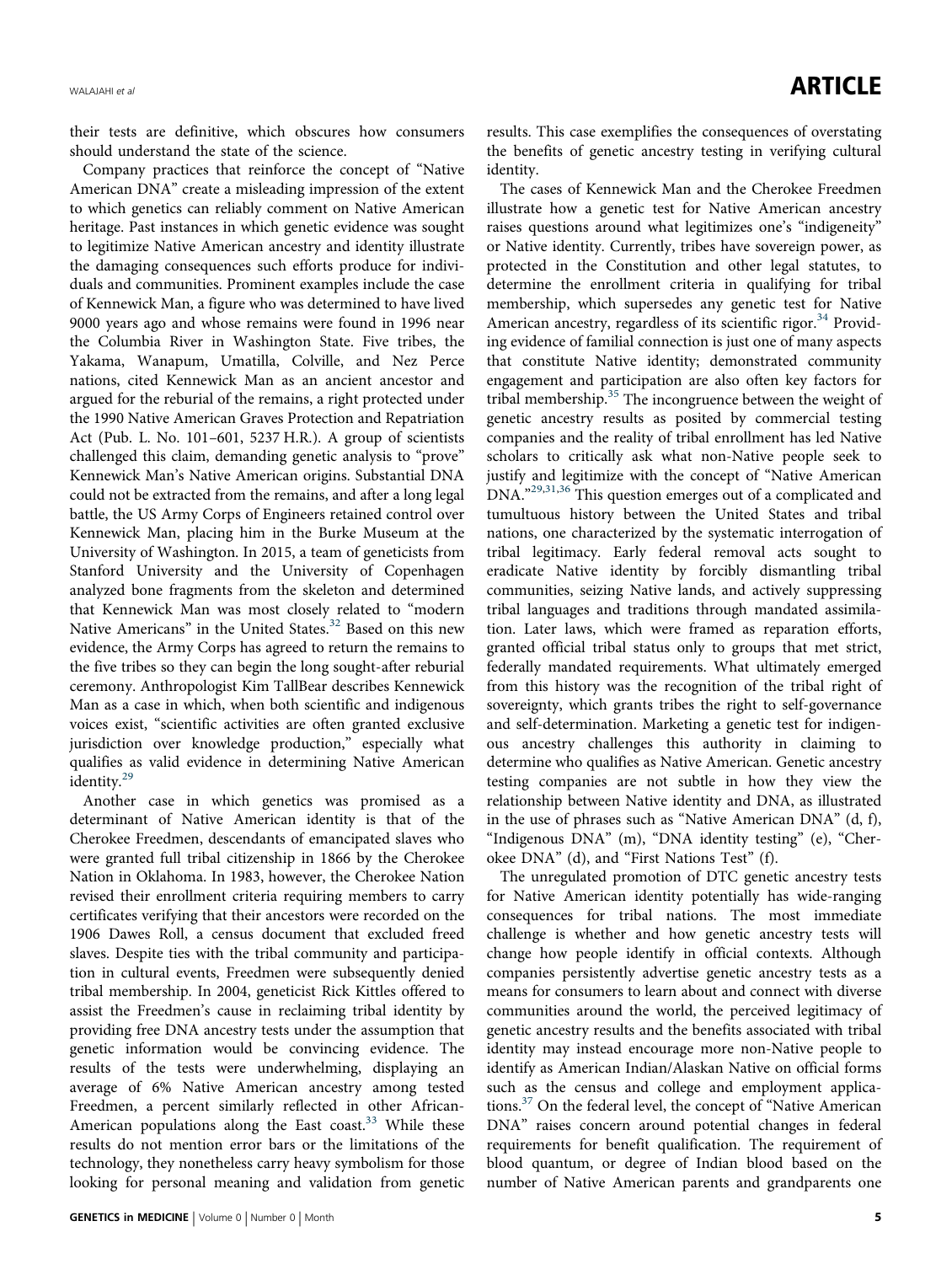## $\bm{\mathsf{ARTICE}}$  walayahi et al.

has, is one example of the power of the federal government to set benefit and enrollment qualifications. In 1934, after over a century of treaties attempting to eliminate tribes and tribal claims to land, the US Government passed the Indian Reorganization Act (IRA), which promised federal subsidies to tribes that adopted formal governing councils and constitutions. The act also required tribes to set enrollment criteria that included a minimum blood quantum for enrollees, a measurement that appeared as early as the General Allotment Act of 1887 to measure one's "nativeness" for land distribution.<sup>[38,39](#page-6-0)</sup> This numerical identity would be codified on an official document (e.g., a Certificate of Degree of Indian Blood) required to access federal benefits. With the increased use of genetics to establish ancestry, there is a concern that genetic testing may be introduced as an additional requirement to justify federal funding or a means to substantiate blood quantum via ancestry percentages. This concern is validated by a recent lawsuit in Washington State involving a man who tried to apply for a Disadvantaged Business Enterprise program, claiming minority status based on the 6% Native American and 4% Sub-Saharan African results he received from a genetic ancestry test. After being denied entry into the program, he sued the Office of Minority and Women's Business Enterprises for its flawed racial categorizations. His case, Orion Insurance Group v. OMWBE, will be heard in the US District Court (Western District, Tacoma, Washington) in December 2018 and will be one of the first court cases in which a genetic ancestry test is being used as legal evidence. This demonstrates a concerning perception among consumers and policymakers that genetic ancestry tests qualify as "evidence" for proving one's identity or membership into a cultural group, a concern that is also raised by some of the discourse surrounding Senator Elizabeth Warren's decision to pursue genetic testing to prove her family's Native American ancestry in response to political pressure.<sup>23</sup>

There are several limitations of this study. Due to the rapidly expanding nature of the industry, the status of many companies remains in flux. Since Wagner et al.'s study in 2012, six companies have gone out of business or have been absorbed by others. The instability of these companies may suggest instability of our data, and we acknowledge this as a risk of conducting a cross-sectional study of a volatile industry. To minimize this effect, we have updated our findings to capture any changes to the companies since we first collected data. Another limitation of our methodology is our analysis of only public-facing company sites, which limited our access to information provided to consumers after they purchased an ancestry test. However, this was not needed to fulfill the aims of our study, which were to assess how companies market their products to all potential consumers who visit the page, regardless of whether they ultimately purchase the product. A related limitation of this study is our inability to assess how company language around identity and Native American ancestry actually influences consumer behavior and self-identification. Are companies changing consumer behavior, or are consumers already coming in with certain expectations of verifying tribal ancestry and using the results as a means to accomplish this goal? Again, while these are important questions, they are beyond the scope of this study, which is to describe the state of the industry. An indepth look at how individuals may understand and interpret genetic ancestry results in relation to their current identities can be found within the work of Wendy Roth and colleagues[.19](#page-6-0),[37](#page-6-0),[40](#page-6-0)

There are many distinctive and consequential ways DTC genetic ancestry companies frame and invoke Native American identity when marketing their products to potential consumers. In an effort to mitigate these negative effects, scholars have proposed placing accountability on genetic ancestry companies to ensure they accurately convey the limitations of their tests, identify genetic ancestry categories that reflect the state of the science and avoid political and cultural identities, and perhaps, as suggested by Lee et al., use a standard taxonomy of genetic ancestry concepts when discussing test results to make it clear to users what information they are actually receiving and how best to interpret findings. Based on our findings, we recommend that companies demonstrate more consistent practices when portraying the appropriate limits of their tests. For example, companies should have a clear, accessible description of how to interpret the science behind the test, rather than offering contradictory statements that describe genetic ancestry results as both definitive measurements and broad estimations. Similarly, companies should offer clear statements that distinguish between genetic ancestry results and concepts of race, ethnicity, and group membership. For companies seeking to diversify and expand their databases, we recommend that they do so in tandem with genuine efforts to engage the communities from which they collect information, which in turn may help companies develop more appropriate ancestry and marketing language.

We hope this overview of DTC genetic ancestry companies provides a starting point for further research that is needed to investigate the consequences of commercial genetic technologies for US tribal communities and to explore the obligations of different stakeholders in creating a more ethically responsible industry.

### ELECTRONIC SUPPLEMENTARY MATERIAL

The online version of this article [\(https://doi.org/10.1038/s41436-](https://doi.org/10.1038/s41436-018-0429-2) [018-0429-2\)](https://doi.org/10.1038/s41436-018-0429-2) contains supplementary material, which is available to authorized users.

### ACKNOWLEDGEMENTS

The authors thank Vence Bonham, Edmund Keane, and Benjamin E. Berkman for valuable discussion and feedback on earlier drafts of this article. The views expressed are the authors' own. They do not represent the position or policy of the National Institutes of Health or the Department of Health and Human Services.